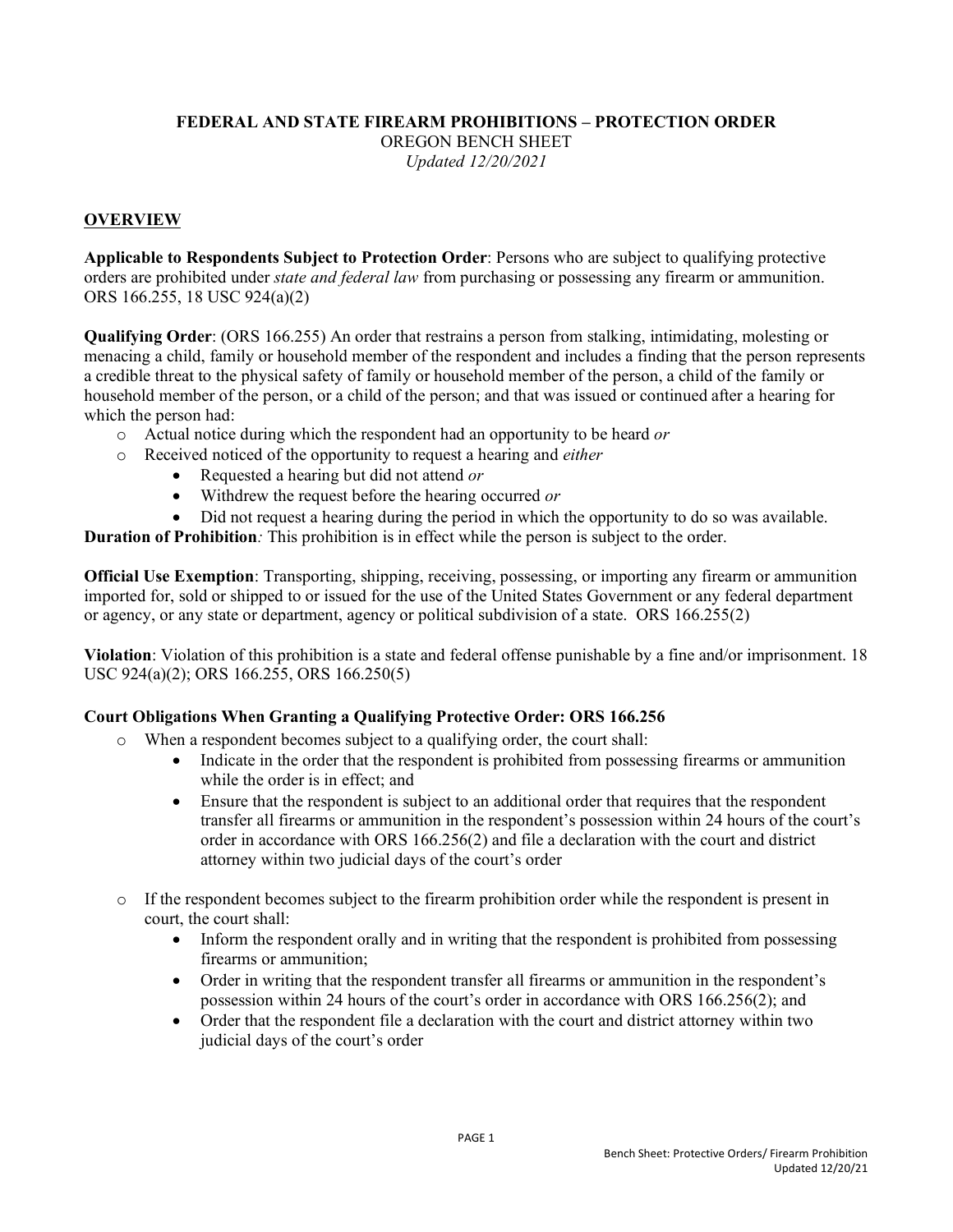## **FIREARM/ AMMUNITION PROHIBITIONS WHEN SUBJECT TO QUALIFYING PROTECTIVE ORDER**

| <b>Person Subject to Qualifying Protective Order</b><br>(State and Federal)                                                                                                                                                                                                                                                                                                                                                                         |                                                                                                                                                                                                                                                                                                                                             |  |
|-----------------------------------------------------------------------------------------------------------------------------------------------------------------------------------------------------------------------------------------------------------------------------------------------------------------------------------------------------------------------------------------------------------------------------------------------------|---------------------------------------------------------------------------------------------------------------------------------------------------------------------------------------------------------------------------------------------------------------------------------------------------------------------------------------------|--|
| FEDERAL 18 USC §922(g)(8)                                                                                                                                                                                                                                                                                                                                                                                                                           | <b>STATE ORS 166.255</b>                                                                                                                                                                                                                                                                                                                    |  |
| "Qualifying Protective Order"                                                                                                                                                                                                                                                                                                                                                                                                                       |                                                                                                                                                                                                                                                                                                                                             |  |
| <b>Qualifying Protective Order</b>                                                                                                                                                                                                                                                                                                                                                                                                                  | <b>Qualifying Protective Order</b>                                                                                                                                                                                                                                                                                                          |  |
| A person is the subject of a court order that:                                                                                                                                                                                                                                                                                                                                                                                                      | A person is the subject of a court order that:                                                                                                                                                                                                                                                                                              |  |
| Was issued after a hearing for which the person<br>had actual notice and opportunity to be heard;<br><b>AND</b>                                                                                                                                                                                                                                                                                                                                     | Was issued or continued after a hearing for<br>which the person had actual notice and<br>during the course of which that person had<br>an opportunity to be heard;                                                                                                                                                                          |  |
| The order restrains the person from stalking,<br>intimidating, molesting, or menacing a person<br>or a family or household member of the person<br>or a child of the person;<br><b>AND</b><br>Includes a finding that the person is a credible<br>$\overline{\phantom{a}}$<br>threat to the physical safety of a family or<br>household member of the person, a child of a<br>family or household member of the person or a<br>child of the person. | <b>OR</b><br>Was issued, continued, or remains in effect,<br>by order or operation of law, after the person<br>received notice of the opportunity to request<br>a hearing in which to be heard on the order<br>and either requested a hearing but did not<br>attend the hearing or withdrew the request<br>before the hearing;<br><b>OR</b> |  |
|                                                                                                                                                                                                                                                                                                                                                                                                                                                     | Was issued, continued, or remains in effect,<br>by order or operation of law, after the person<br>received notice of the opportunity to request<br>a hearing in which to be heard on the order<br>and did not request a hearing during the time<br>period in which the opportunity was<br>available;                                        |  |
|                                                                                                                                                                                                                                                                                                                                                                                                                                                     | <b>AND</b><br>The order restrains the person from stalking,<br>intimidating, molesting, or menacing a<br>family or household member of the person, a<br>child of a family or household member of the<br>person or a child of the person;                                                                                                    |  |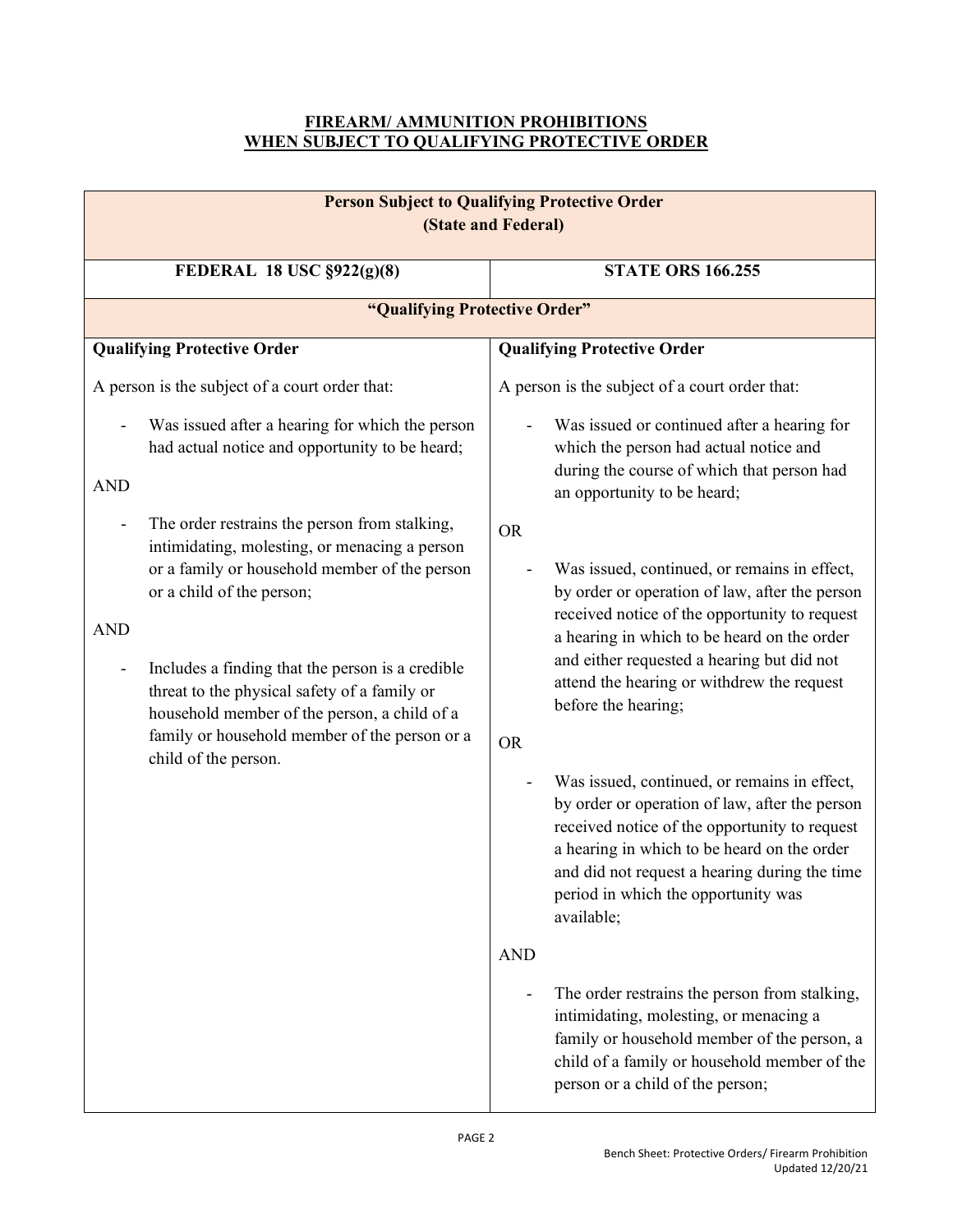|                                                                                                                                                                                                                                                                                                                                                                                                                                                       | <b>AND</b>                                                                                                                                                                                                                                                                                                                                                                                                                                                                                                                                                                                                                  |
|-------------------------------------------------------------------------------------------------------------------------------------------------------------------------------------------------------------------------------------------------------------------------------------------------------------------------------------------------------------------------------------------------------------------------------------------------------|-----------------------------------------------------------------------------------------------------------------------------------------------------------------------------------------------------------------------------------------------------------------------------------------------------------------------------------------------------------------------------------------------------------------------------------------------------------------------------------------------------------------------------------------------------------------------------------------------------------------------------|
|                                                                                                                                                                                                                                                                                                                                                                                                                                                       | Includes a finding that the person represents<br>a credible threat to the physical safety of a<br>family or household member of the person, a<br>child of a family or household member of the<br>person or a child of the person.                                                                                                                                                                                                                                                                                                                                                                                           |
| <b>Specific Kinds of "Qualifying Orders" Under</b><br><b>Federal Law</b>                                                                                                                                                                                                                                                                                                                                                                              | <b>Specific Kinds of "Qualifying Orders" Under</b><br><b>Oregon Law</b>                                                                                                                                                                                                                                                                                                                                                                                                                                                                                                                                                     |
| Federal law does not specifically enumerate certain<br>kinds of orders as "qualifying orders," but rather only<br>that the requirements listed above are met.                                                                                                                                                                                                                                                                                         | ORS 166.255 does not specifically designate which<br>types of court orders trigger a firearm prohibition.<br>Orders issued under Oregon law that always qualify<br>based on findings inherent in the order:<br>Family Abuse Prevention Act Restraining<br>Orders issued under ORS 107.005 et seq.<br>Extreme Risk Protection Order issued under<br>ORS 166.527<br>Orders issued under Oregon law which MAY qualify<br>include, but are not limited to:<br>Stalking Protective Orders issued under ORS<br>30.866 or ORS 163.738<br>Elderly Persons or Persons with a Disability<br>Protective Order issued under ORS 124.010 |
| <b>Official Use Exception Under Federal Law</b><br>18 USC §925(a)(1)                                                                                                                                                                                                                                                                                                                                                                                  | <b>Official Use Exception Under State Law</b><br>ORS 166.255(2); ORS 166.260                                                                                                                                                                                                                                                                                                                                                                                                                                                                                                                                                |
| There is an "official use exception" under federal law.<br>The prohibition against possession of firearms or<br>ammunition does not apply to transporting, shipping,<br>receiving, possessing, or importing any firearm or<br>ammunition imported for, sold or shipped to or issued<br>for the use of the United States Government or any<br>federal department or agency, or any state or<br>department, agency or political subdivision of a state. | There is an "official use exception" under Oregon<br>law that states that the firearm or ammunition<br>prohibition does not apply with respect to<br>transporting, shipping, receiving, possessing, or<br>importing any firearm or ammunition imported for,<br>sold or shipped to or issued for the use of the United<br>States Government or any federal department or<br>agency, or any state or department, agency or<br>political subdivision of a state.                                                                                                                                                               |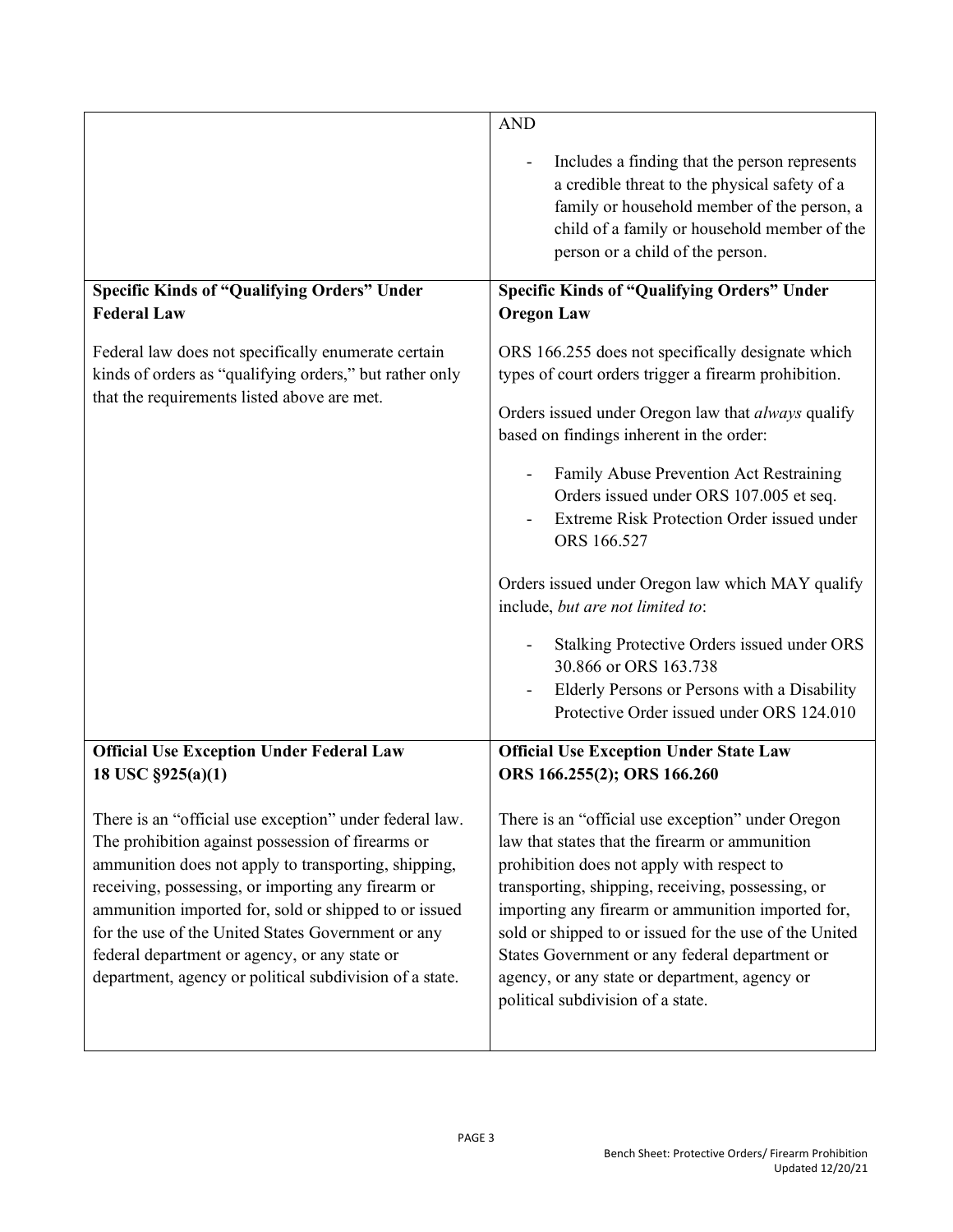| <b>Duration of Prohibition</b>                                                                                           | <b>Duration of Prohibition</b>                                                                                                                                                                                                                                                                                                                                                                                                                                                                                        |  |
|--------------------------------------------------------------------------------------------------------------------------|-----------------------------------------------------------------------------------------------------------------------------------------------------------------------------------------------------------------------------------------------------------------------------------------------------------------------------------------------------------------------------------------------------------------------------------------------------------------------------------------------------------------------|--|
| 18 USC §922(g)(8)                                                                                                        | ORS 166.255(1)(a); 166.256 (1)(a)(A), (7)                                                                                                                                                                                                                                                                                                                                                                                                                                                                             |  |
| The prohibition to possess firearms or ammunitions                                                                       | The prohibition to possess firearms or ammunitions                                                                                                                                                                                                                                                                                                                                                                                                                                                                    |  |
| applies while the protective order is in effect.                                                                         | applies while the protective order is in effect.                                                                                                                                                                                                                                                                                                                                                                                                                                                                      |  |
| Upon expiration or termination of an order, the<br>prohibition on firearms/ammunition is no longer in<br>effect.         | Upon expiration or termination of an order, the<br>prohibition on firearms/ammunition is no longer in<br>effect.                                                                                                                                                                                                                                                                                                                                                                                                      |  |
|                                                                                                                          |                                                                                                                                                                                                                                                                                                                                                                                                                                                                                                                       |  |
| <b>Court Obligation Re: Notice of Firearm and Ammunition Prohibition and</b><br><b>Court-Ordered Dispossession Order</b> |                                                                                                                                                                                                                                                                                                                                                                                                                                                                                                                       |  |
| <b>Court Obligation: Notice of Prohibition and Order</b>                                                                 | <b>Court Obligation: Notice of Prohibition and</b>                                                                                                                                                                                                                                                                                                                                                                                                                                                                    |  |
| to Dispossess                                                                                                            | <b>Order to Dispossess</b>                                                                                                                                                                                                                                                                                                                                                                                                                                                                                            |  |
|                                                                                                                          | ORS 166.256(1)(a), ORS 166.255                                                                                                                                                                                                                                                                                                                                                                                                                                                                                        |  |
|                                                                                                                          |                                                                                                                                                                                                                                                                                                                                                                                                                                                                                                                       |  |
| No specific obligations are outlined under federal law<br>regarding notice or dispossession order.                       | When a respondent becomes subject to a qualifying<br>order, the court shall:                                                                                                                                                                                                                                                                                                                                                                                                                                          |  |
|                                                                                                                          | Indicate in the order that the respondent is<br>prohibited from possessing firearms or<br>ammunition while the order is in effect; and<br>Ensure that the respondent is subject to an<br>additional order that requires that the<br>respondent transfer all firearms or<br>ammunition in the respondent's possession<br>within 24 hours of the court's order in<br>accordance with ORS 166.256(2) and file a<br>declaration with the court and district<br>attorney within two judicial days of the<br>court's order. |  |
|                                                                                                                          | If the respondent becomes subject to the firearm<br>prohibition order while the respondent is present in<br>court, the court shall:                                                                                                                                                                                                                                                                                                                                                                                   |  |
|                                                                                                                          | Inform the respondent orally and in writing<br>that the respondent is prohibited from<br>possessing firearms or ammunition;<br>Order in writing that the respondent transfer<br>all firearms or ammunition in the<br>respondent's possession within 24 hours of<br>the court's order in accordance with ORS<br>$166.256(2)$ ; and                                                                                                                                                                                     |  |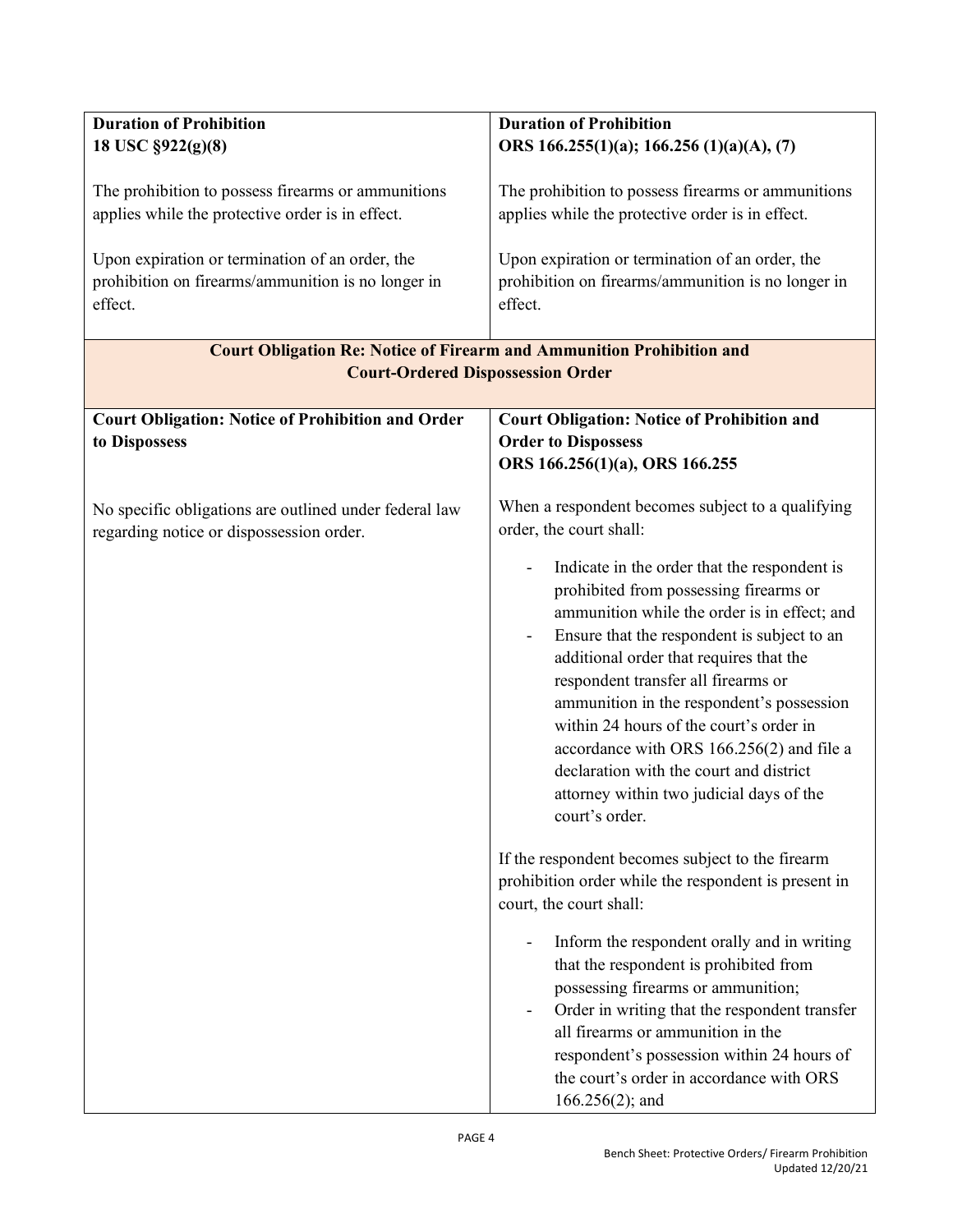|                                                                 | Order that the respondent file a declaration<br>with the court and district attorney within<br>two judicial days of the court's order                                                                                                                                                                    |
|-----------------------------------------------------------------|----------------------------------------------------------------------------------------------------------------------------------------------------------------------------------------------------------------------------------------------------------------------------------------------------------|
| <b>Court Obligation: Written Order of Dispossession</b>         | <b>Court Obligation: Written Order of Dispossession</b><br><b>ORS</b> 166.256                                                                                                                                                                                                                            |
| There are no specific obligations outlined under federal<br>law | The court must order in writing that respondent<br>transfer all firearms and ammunition in the person's<br>possession and order that the respondent file a<br>declaration as described below.                                                                                                            |
|                                                                 | Within 24 hours of being prohibited from<br>possessing firearms and ammunition,<br>respondent must:                                                                                                                                                                                                      |
|                                                                 | Surrender all firearms or ammunition in<br>defendant's possession to a local law<br>enforcement agency, a gun dealer; or a third<br>party who does not reside with the<br>respondent; and<br>Obtain a proof of transfer of the firearms or<br>ammunition.                                                |
|                                                                 | <b>Court Obligation: Order to File Declaration</b><br>ORS 155.256(4)                                                                                                                                                                                                                                     |
|                                                                 | Within two judicial (business) days of being<br>prohibited from possessing firearms and ammunition,<br>the respondent must file with the court and the<br>district attorney's office a declaration (under penalty<br>of perjury) that:                                                                   |
|                                                                 | All firearms or ammunition in the<br>respondent's possession have been<br>transferred to a law enforcement agency, gun<br>dealer, or eligible third party;<br>The respondent has no firearms or<br>ammunition; or<br>The respondent is asserting the constitutional<br>right against self-incrimination. |